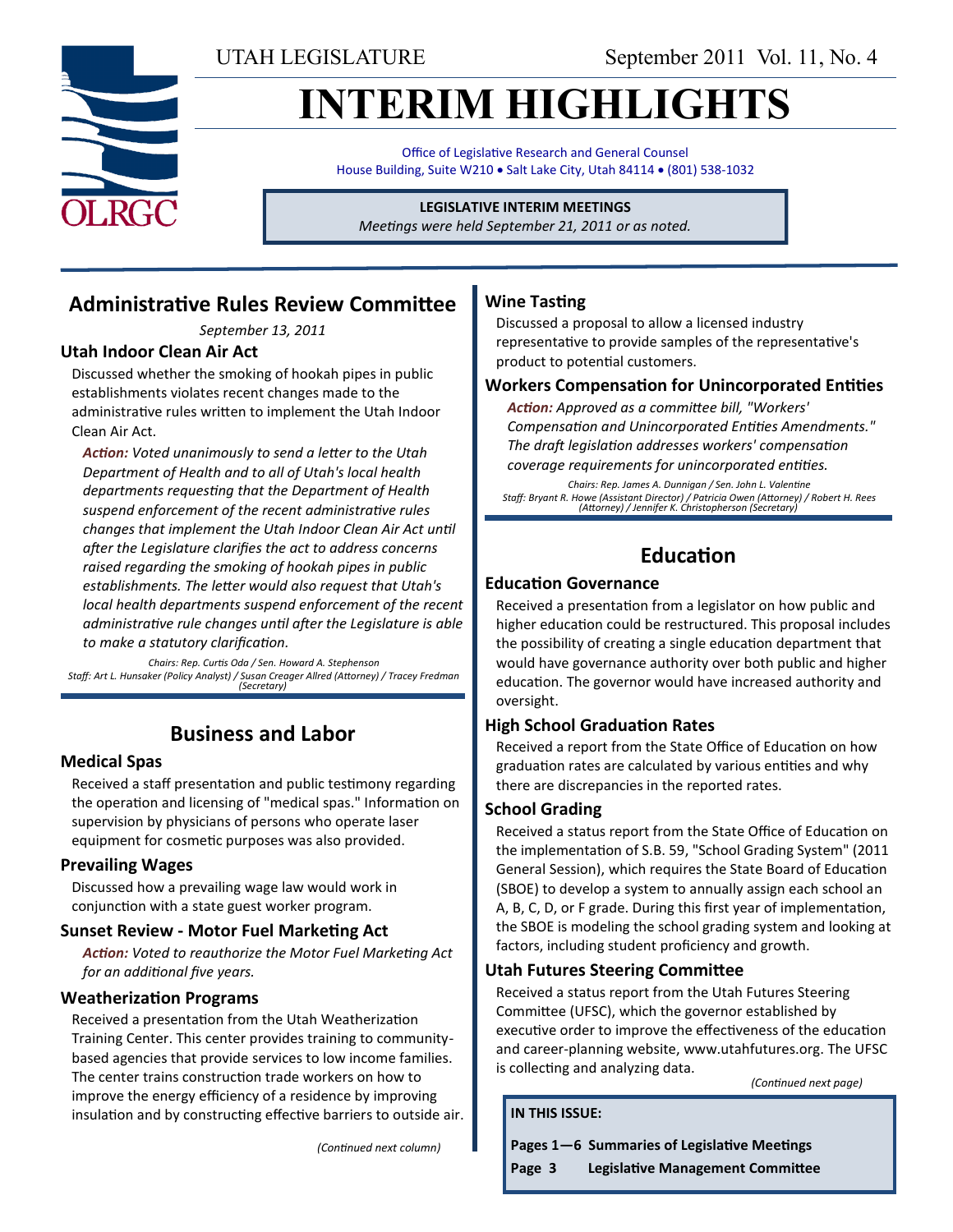#### **Utah Schools Data Portal**

Received a demonstration from the State Office of Education on a website allowing the public to access data, view a school's performance report and its demographic profile, and also compare public schools on multiple indices.

#### **Utah Schools for the Deaf and the Blind**

Received a report from the Utah Schools for the Deaf and the Blind, including data regarding student enrollment,

participation in assessments, and achievement. *Chairs: Rep. Bill Wright / Sen. Howard A. Stephenson Staff: Allison M. Nicholson (Policy Analyst) / Constance C. Steffen (Policy Analyst) / Angela Oakes Stallings (Attorney) / Debra Hale (Secretary)*

### **Government Operations and Political Subdivisions**

#### **Definition of Countywide Services**

Received a request from the Utah Association of Counties (UAC) for statutory clarification on which public services constitute countywide services. The Committee requested that UAC and the League of Cities and Towns prepare separate lists of public services that counties and cities should provide and present them in the October meeting.

#### **Draft Legislation, "Election Law Amendments"**

Discussed draft legislation, "Election Law Amendments," which makes several technical changes to the state's election law. The Committee requested additional drafting changes and directed that they be prepared for the October meeting.

#### **Draft Legislation, "Voter Information Pamphlets"**

Discussed draft legislation, "Voter Information Pamphlets," which makes mailing a voter information pamphlet optional in certain circumstances, and authorizes a notice of the website on which a voter information pamphlet is published and the phone number to call to request a voter information pamphlet by mail. The Committee requested that voter information pamphlet deadlines be added to the draft for discussion at a future meeting.

#### **State Agency Consolidation**

Received an update from a legislator on efforts to prepare legislation to consolidate the functions of several departments of state government.

*Chairs: Sen. Peter C. Knudson / Rep. Kraig Powell / Rep. R. Curt Webb Staff: Art L. Hunsaker (Policy Analyst) / Joseph T. Wade (Policy Analyst) / Victoria Ashby (Attorney) / Emily R. Brown (Attorney) / Wendy Bangerter (Secretary)*

### **Health and Human Services**

#### **Prescription Drug Abuse**

Received a report from the Utah Department of Health on the Drug Overdose Mortality Survey. The report stated that the reduction in prescription drug overdose deaths has been the result of a media campaign, increased prescriber education, the development of prescribing guidelines, and research. The Committee also received reports from the Utah Pharmaceutical Drug Crime Project and the Utah Commission on Criminal and Juvenile Justice.

#### **University of Utah Health Care**

Met at the University Hospital and received a briefing by University of Utah Health Care on the role it plays in Utah's health care system. Discussed medical education, health disparities, and Utah Science and Technology and Research innovation. The Committee toured the hospital's emergency department and AirMed operation.

*Chairs: Rep. Paul Ray / Sen. Allen M. Christensen Staff: Mark D. Andrews (Policy Analyst) / RuthAnne Frost (Attorney) / Cathy J. Dupont (Attorney) / Kimberly A. Heiner (Secretary)*

### **Health System Reform Task Force**

#### **Dental Care**

Received a presentation from the nation's largest dental insurance carrier, who proposed that the state allow dental benefits to be offered within the Utah Health Exchange in 2012 or 2013, one or two years before they must be offered in an exchange under the federal Affordable Care Act.

#### **Federal Health Care Reform**

Received reports from legislators who have been meeting with, and making recommendations to, federal officials and others concerning the development of federal rules to implement the 2010 Affordable Care Act.

*Action: Approved a draft letter from the Task Force to the federal Department of Health and Human Services outlining three areas of concern regarding proposed federal rules that address implementation of health insurance exchanges under the federal Affordable Care Act.*

#### **Payment and Delivery Reform Demonstration Projects**

Received reports from HealthInsight and a pediatrician on the progress of three health care payment and delivery reform demonstration projects. The pediatric medical home project is still moving forward, but the diabetes and pregnancy/ delivery projects are no longer considered as relevant as they once were and are not moving forward.

*Chairs: Rep. James A. Dunnigan / Sen. Wayne L. Niederhauser Staff: Mark D. Andrews (Policy Analyst) / Cathy J. Dupont (Attorney) / Wendy Bangerter (Secretary)*

### **Judiciary, Law Enforcement, and Criminal Justice**

#### **Amount and Use of Concealed Weapons Fees**

Received a report from the Bureau of Criminal Identification (BCI) regarding the amount and use of fees collected for concealed weapons permits. BCI reported that total applications for the calendar year 2010 were slightly lower than those received in 2009, but were significantly higher than prior calendar years. Additionally, BCI reported that permit revocations in 2011 through August are significantly higher than total revocations in 2010.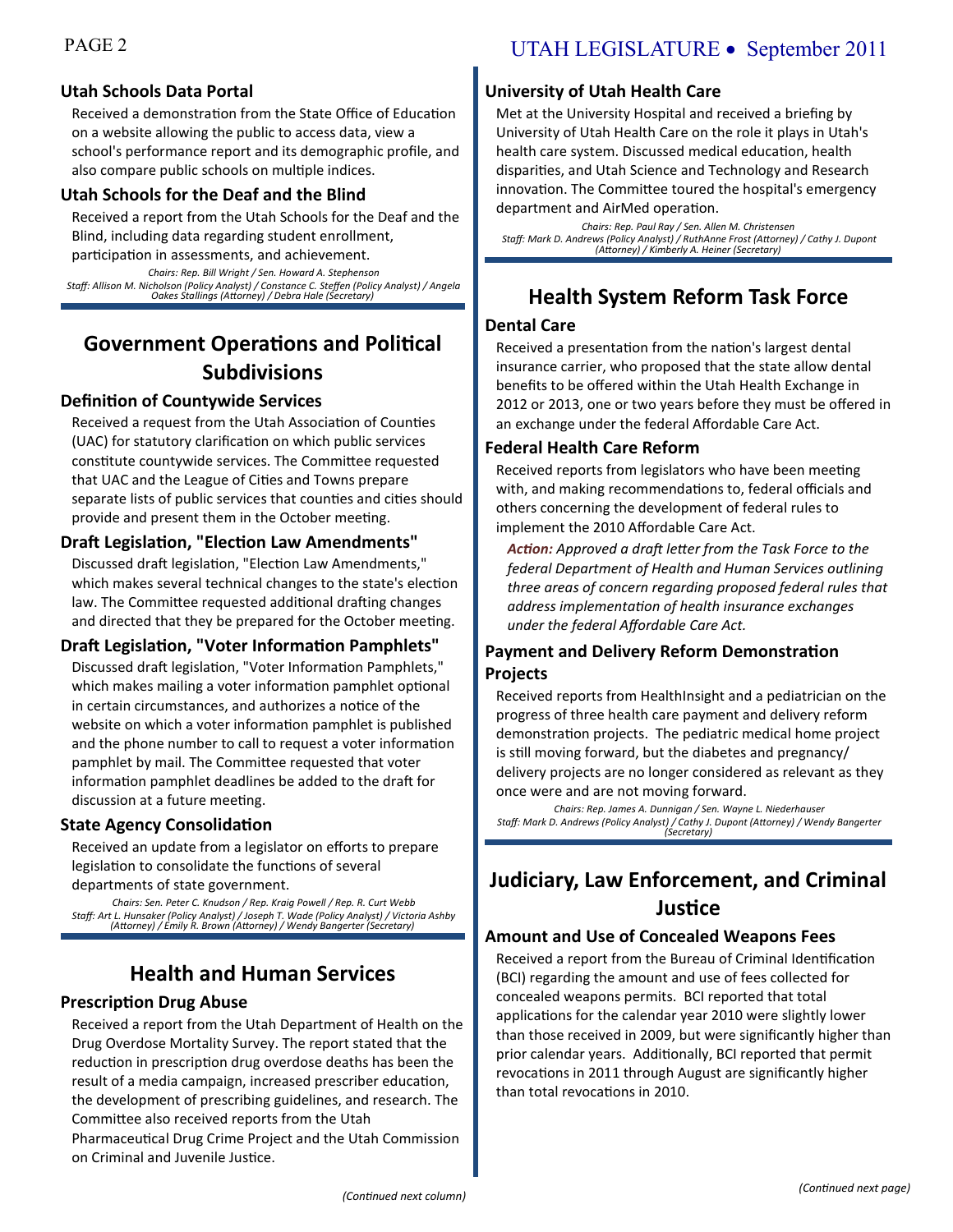#### **Forfeited Property Report**

Received a report from the Commission on Criminal and Juvenile Justice regarding the \$1.9 million of federal seizures and forfeitures received by Utah agencies from July 2010 through June 2011, and how those funds were distributed.

#### **Involuntary Civil Commitment**

Discussed amending the process for civil commitments by modifying the Substance Abuse and Mental Health Act to include harmful sexual conduct by mentally ill persons as grounds for civil commitment.

#### **Kidnap Offender Registry Amendments**

Discussed draft legislation, "Kidnapping Offender Amendments," that would provide a procedure for a person on the Sex Offender and Kidnap Offender Registry to petition the court for removal from the registry if the person was convicted of kidnapping (Utah Code Section 76-5-301) or unlawful detention (Utah Code Section 76-5-304), and meets specified requirements.

#### **Sex Offender Registry Amendments**

*Action: Adopted as a committee bill, "Sex Offender Registry Review," which would amend the Sex Offender and Kidnap Offender Registry to allow a person who is required to register as a sex offender to petition the court for removal from the registry after five years if the person was convicted of specified offenses and has met specified requirements.*

#### **Use of Criminal Surcharges and Fines Report**

Received the final report from the Commission on Criminal and Juvenile Justice regarding the \$19.9 million in surcharges and fines that were collected and the distribution of those funds to state agencies.

*Chairs: Sen. Mark B. Madsen / Rep. Curtis Oda / Rep. Kay L. McIff Staff: Jerry D. Howe (Policy Analyst) / Nathan W. Brady (Policy Analyst) / Susan Creager Allred (Attorney) / Esther Chelsea-McCarty (Attorney) / Jennifer K. Christopherson (Secretary)*

### **Legislative Information Technology Steering Committee**

*August 23, 2011*

#### **Streaming of Legislative Meetings**

*Action: Recommended issuance of a request for proposal for streaming audio and video services within the Legislature.*

#### **Voting Systems**

Received demonstrations from International Roll Call and a system built by Utah legislative staff on the voting systems in the House and Senate chambers.

*Action: Recommended that the Legislature adopt the voting system designed by Utah legislative staff.*

#### **Cloud–Based Email Solution**

*Action: Recommended issuance of a request for proposal on cloud-based email solutions that are compatible with various mobile devices.*

*Chairs: Rep. John Dougall / Sen. Curtis S. Bramble Staff: Thomas R. Vaughn (Attorney) / Mark J Allred (IT Manager) / Chelsea B. Lloyd (Secretary)*

### **Legislative Management Committee**

*September 20, 2011 Action: Approved the following:*

- *The Business, Economic Development, and Labor Appropriations Subcommittee request to hold two meetings: the first on Tuesday, October 11, 2011, and the second on Tuesday, November 8, 2011. Also approved the agendas for those meetings.*
- *The Infrastructure and General Government Appropriations Subcommittee request to hold two meetings on Thursday and Friday, October 20-21, 2011. Also approved the agendas for those meetings.*
- *The Public Education Appropriations Subcommittee request to hold two meetings: the first on Tuesday, October 11, 2011 and the second on Wednesday, November 9, 2011. Also approved the agendas for those meetings.*
- *The Natural Resources, Agriculture, and Environment Interim Committee request to study the Utah Lands Protection Act.*
- *The Workforce Services and Community and Economic Development Interim Committee request to study "health insurance for school districts."*
- *The "general concept" of the Division of Facilities and Construction Management signing a long-term lease agreement with Uintah County to house state artifacts in a new Vernal Curatorial Facility. The funding for the lease payments would come from the Uintah Impact Mitigation Special Service District and the operation and maintenance cost would be paid for by Division of Parks and Recreation.*
- *The Legislative Information Technology Steering Committee requests to:*

 *Adopt the in-house voting system developed by legislative staff as the official voting technology for the Utah Legislature.*

- *Issue a Request for Proposal (RFP) for streaming audio and video capabilities, with the intention of outsourcing the project to non-legislative staff, for implementation before the 2012 General Session.*
- *Issue an RFP for a cloud-based email solution that is compatible with multiple mobile devices.*

*Chairs: President Michael G. Waddoups / Speaker Rebecca D. Lockhart Staff: Michael E. Christensen (Director) / John L. Fellows (General Counsel) / Phalin L. Flowers (Administrative Assistant)*

### **Native American Legislative Liaison Committee**

*August 30, 2011*

#### **Meeting With Tribal Leaders**

Met with tribes, received comments, heard from state agencies, and discussed issues of importance to tribes, tribal members, and the Committee. The discussion focused on issues relating to veterans, environmental issues including air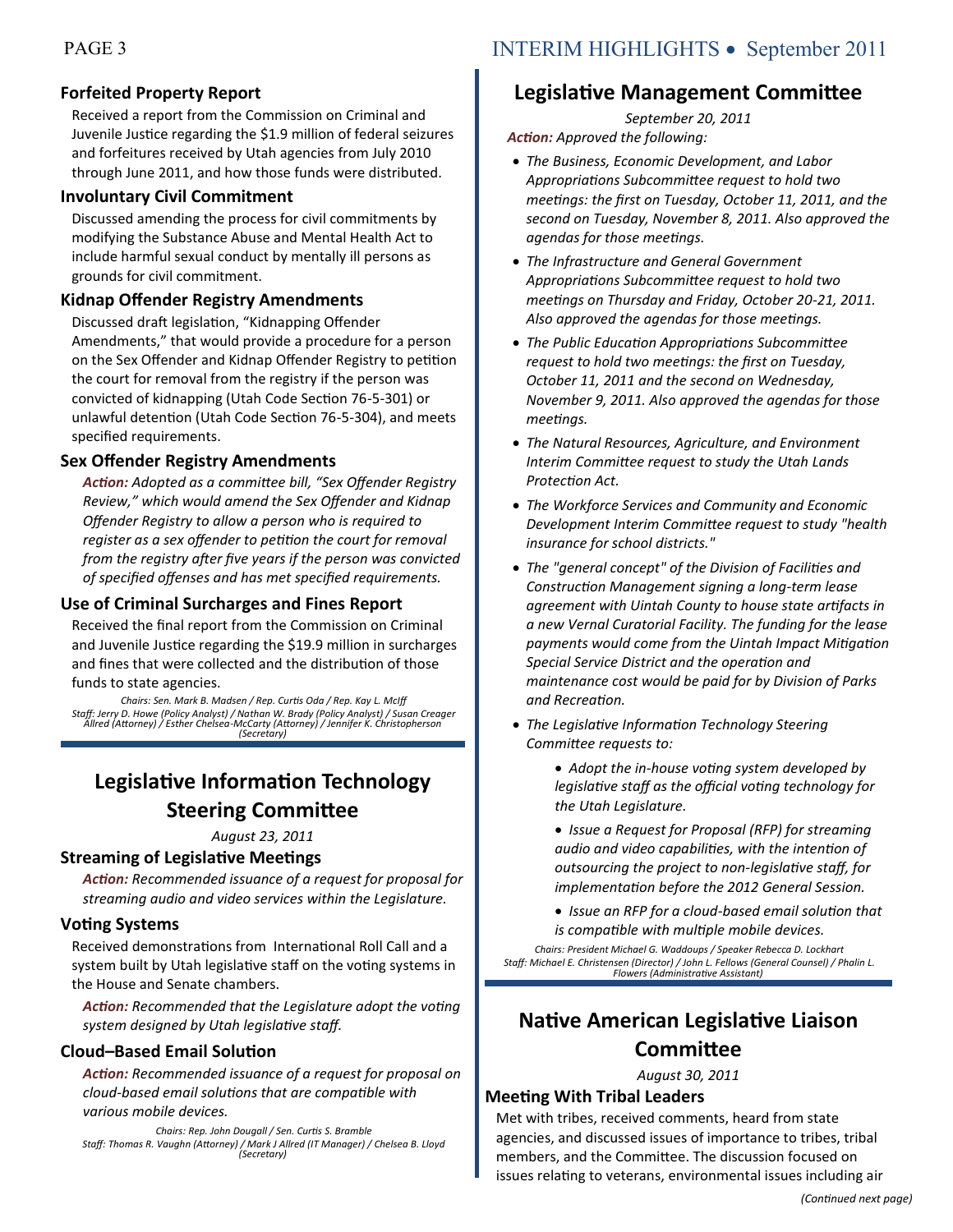quality and water quality, energy, housing and weatherization, transportation, health, and broadband and other telecommunication issues.

*Staff: John Q. Cannon (Managing Policy Analyst) / Patricia Owen (Attorney) / Wendy Bangerter (Secretary)*

### **Natural Resources, Agriculture, and Environment**

#### **Department of Environmental Quality - Board Adjudicative Proceedings**

Discussed potential legislation that would modify requirements and procedures when a party challenges an initial order relating to a permit, plan, license, or approval order made under the Environmental Quality Code.

#### **Energy Producer States' Agreement**

Received a report on the activities of the legislators appointed to create an energy producer states' agreement under Utah Code Section 36-12-20. The legislators worked with legislators from other energy producing states to develop plans of action with the goal of strengthening states' common energy voice, opposing over-reaching regulations, and increasing domestic energy production.

#### **Predator Control**

Received a report from the Department of Agriculture and Food, the Division of Wildlife Resources, and the State Director, United States Department of Agriculture-Federal Wildlife Services Program, on current activities and challenges in controlling livestock predators in Utah.

#### **State Energy Advisor Report and Review of State Energy Policy**

Received a report from the State Energy Advisor on the status and development of the state's energy resources. The governor has a multi-point plan for ensuring access to energy resources which is in the "2011 Energy Initiative & Imperatives: Utah's 10-Year Strategic Energy Plan," which was provided to the Committee. The Committee reviewed state energy policy and received a report on the newly created Office of Energy Development.

#### **Sunset Review - Section 36-12-20, Development of Energy Producer States' Agreement**

*Action: Voted to recommend that Utah Code Section 36-12- 20, Development of Energy Producer States' Agreement, be repealed on June 30, 2012.*

#### **Sunset Review - Title 19, Chapter 3, Radiation Control Act**

Received a report from the Division of Radiation Control on the need of the Radiation Control Act. The division reviewed licensing and registering radioactive materials and x-ray systems, regulation of low-level radioactive waste, and activities of the Radiation Control Board.

### PAGE 4 UTAH LEGISLATURE • September 2011

*Action: Voted to recommend that the Radiation Control Act be reauthorized for an additional 10 years.*

*Chairs: Rep. Roger E. Barrus / Sen. Ralph Okerlund Staff: J Brian Allred (Policy Analyst) / Tracy J. Nuttall (Attorney) / Kimberly A. Heiner (Secretary)*

### **Public Utilities and Technology**

#### **Electronic Charter School Board Meetings**

Discussed the successful trial implementation of electronic charter school board meetings in 2011.

*Action: Voted to draft a committee bill that would broaden the use of electronic school board meetings.*

#### **Energy Tax Incentives**

Discussed the need to develop Utah's energy resources and how states such as Texas, Pennsylvania, North Dakota, and South Dakota have capitalized on their energy resources.

#### **Green Jobs**

Received presentations from traditional power and "green" power providers about the value of green jobs, which are derived from renewable electric power production such as wind and solar.

#### **Utah Energy Advisor Report**

Received a presentation from the Governor's Energy Advisor about the status of energy consumption, production, and costs in Utah, which has the fifth lowest cost in the nation at 8.7 cents per kilowatt hour. She indicated that the governor has a multi-point plan for access to energy resources, which is in the "2011 Energy Initiative & Imperatives: Utah's 10-Year Strategic Energy Plan," which was provided to the Committee.

*Chairs: Rep. Michael E. Noel / Sen. J. Stuart Adams Staff: Richard C. North (Policy Analyst) / Robert H. Rees (Attorney) / Tracey Fredman (Secretary)*

### **Redistricting Committee**

*July 26 (Vernal and Park City), August 19, August 22, September 7, September 12, and September 22 (State Capitol Complex)*

#### **Public Hearings**

Completed the last two public hearings in Vernal and Park City to:

- gather public input on boundaries for congressional, legislative, and state school board districts;
- equalize the population in all districts; and
- ensure equal representation throughout the state.

The August 19 and 22 meetings were dedicated to reviewing redistricting plans submitted by the public on RedistrictUtah.com. A base school board map was adopted at the August 22 meeting. A modified base school board map was adopted at the September 7 meeting. Base Senate and House maps were adopted at the September 12 meeting.

*Chairs: Rep. Kenneth W. Sumsion / Sen. Ralph Okerlund*

Staff: J Brian Allred (Policy Analyst) / Benjamin N. Christensen (Policy Analyst) / Art L.<br>Hunsaker (Policy Analyst) / Allison M. Nicholson (Policy Analyst) / John Q. Cannon<br>(Managing Policy Analyst) / Ierry D. Howe (Polic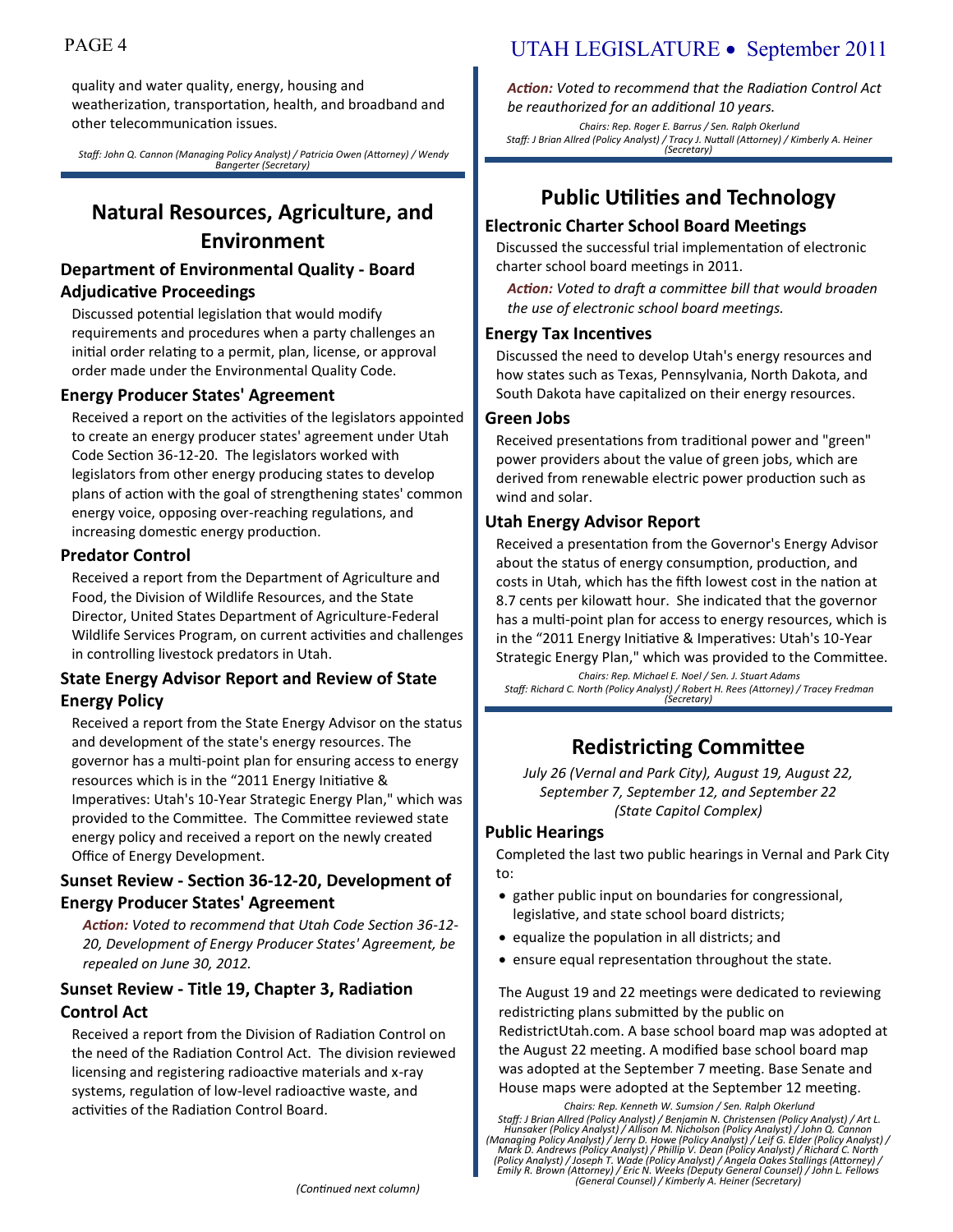### **Retirement and Independent Entities**

#### **Overview - Retirement and Independent Entities**

Received an overview from committee staff on retirement changes and the functions of the Retirement and Independent Entities Committee. After study by the Committee, the Legislature passed significant retirement reforms during the 2010 General Session. The changes affect retirement benefits for new employees and for employees who wish to return to work after retirement.

#### **Retirement Contribution Rates**

Received a presentation from the Utah Retirement Systems on the proposed retirement contributions for fiscal year 2013. Contribution rates are based on actuarial projections, and are the percentage of an employee's salary that a participating employer must pay to the Retirement Fund for each eligible employee. For FY 2013, the contribution rate in the Public Employees Noncontributory System for state and school employees is recommended at 18.76 percent, up from the 16.86 percent for FY 2012 by 1.90 percent of salary.

*Chairs: Rep. Don L. Ipson / Sen. Daniel R. Liljenquist Staff: Benjamin N. Christensen (Policy Analyst) / Shannon C. Halverson (Attorney) / Cathy J. Dupont (Attorney) / Debra Hale (Secretary)*

### **Revenue and Taxation**

#### **Income Tax Credits**

Examined income tax credits for research and development and recycling market development zones.

*Action: Voted to draft a committee bill extending the sunset date for recycling market development zone tax credits.*

#### **Local Sales and Use Tax**

Discussed local sales and use taxes, including the impacts of sales tax exemptions and sourcing provisions enacted in recent years.

*Action: Voted to draft a committee bill requiring the Community Impact Board to forgive all, or a substantial portion, of a bond to be repaid by a city to the Permanent Community Impact Fund.*

#### **Property Tax**

Discussed increasing a property tax exemption for personal property, including estimates of tax shifts that may occur.

#### **Sales & Use Tax - Streamlined Sales Tax**

Discussed sales and use tax provisions relating to computer software.

#### **Water Project Financing**

Received a presentation on water project financing, including estimated project costs and funding sources.

*Chairs: Rep. Patrick Painter / Sen. Curtis S. Bramble Staff: Bryant R. Howe (Assistant Director) / Phillip V. Dean (Policy Analyst) / Rebecca L. Rockwell (Attorney) / Chelsea B. Lloyd (Secretary)*

### PAGE 5 INTERIM HIGHLIGHTS • September 2011

### **Transportation**

#### **Driving Under the Influence**

*Action: Approved as a committee bill, "Amendments to Driver License Suspension for Driving Under the Influence Offenses," which makes a technical correction.*

#### **Federal Highway Program Update**

Received an update from the Department of Transportation on federal highway funding. Future funding has been authorized but has not yet been appropriated.

#### **Utah Transit Authority**

Received a presentation from the Office of the Legislative Auditor General of "A Limited Review of Conflict of Interest Allegations at the Utah Transit Authority Board."

The Committee also received an update from UTA on current construction and transit projects, including progress on future TRAX lines and Transit Oriented Developments.

*Chairs: Rep. Bradley M. Daw / Sen. Kevin T. Van Tassell Staff: Leif G. Elder (Policy Analyst) / Shannon C. Halverson (Attorney) / Tracey Fredman (Secretary)*

## **Utah International Relations and Trade Commission**

*September 22, 2011*

#### **Economic Impact of Utah Exports**

Received a report from the Utah Bureau of Economic and Business Research on a study examining the economic impact of Utah exports. From 2007 through 2010, the impact of exports of non-gold commodities on Utah's gross state product grew from \$4.4 billion to \$5.9 billion, an increase of 33.2 percent.

#### **Impact of International Students on Utah's Economy**

Received a report from the Utah World Trade Center on the impact of international students on the Utah economy. In the 2009-10 school year, more than 7,500 foreign students attended higher education institutions in Utah, resulting in a net contribution of greater than \$145 million.

#### **International Trade**

Received a report from the Governor's International Trade and Diplomacy Office on activities to promote international trade, including trade missions to China and Canada.

*Chairs: Rep. Eric K. Hutchings / Sen. Mark B. Madsen Staff: Richard C. North (Policy Analyst) / Peter Asplund (Attorney) / Debra Hale (Secretary)*